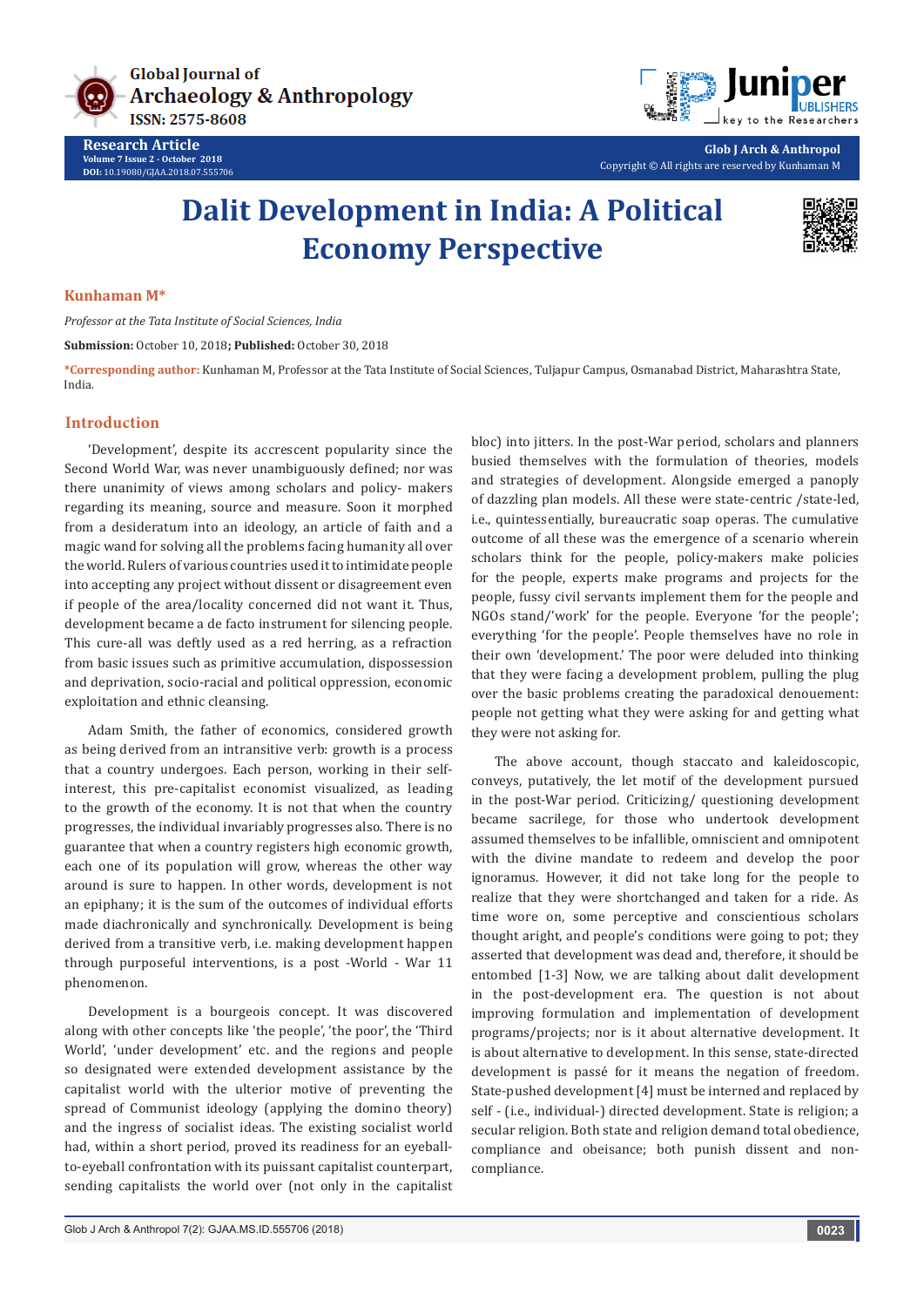A parliamentary democratic state is an elected religion. Collaterally, an authoritarian, though elected, ruler has no moral right to talk about freedom, democracy and equality, for these principles require rulers/ leaders not to talk for or talk to or talk at but to talk with people. Such rulers are a vanishing species. Often, elected rulers become threat to democracy and freedom. Moreover, as is often the case, pro-dalit policy decisions can be taken without dalit representation; conversely, anti-dalit decisions can be taken with dalit representation. Representation and the nature of policy-making are two different matters. When the dalits demand representation, it is not with certitude that they will be able to tilt the policy apparatus in their favor; it is quintessentially a democratic principle that they get representation, the David-and-Goliath-like process sure to happen, notwithstanding.

## **Property is Freedom: Hegel**

Further, it may also be mentioned, end passant, that development is not for the poor. It is always and everywhere for the non-poor, i.e., for those who have a resource-base. Property is the source of development; and liberty/ freedom is its force. In other words, freedom is the source of development; and property is the source of freedom. Amartya Sen regards development as freedom [5]. i.e., freedom from poverty, illiteracy, disease, shelter lessness etc. Freedom, thus, is the source of development and development, in its turn, should widen the scope of freedom. Besides, the Hegelian "identification of property and personality" [6] helps underline the seminal salience of property. For Hegel, property is itself freedom, [7] and any talk about freedom without property is idle and perfidious. Politics without a program of property redistribution should be debunked and denounced; and any political party without redistribution of property as the major plank must be shunned. Acquiring property is attaining freedom. Of course, in socialism and particularly after the state withers away, the producer will be, purportedly, re- united with the means of production. But, as things stand, hoping this to happen will be pie in the sky. This-worldly problems call for this-worldly solutions; one can reasonably think of attaining universal property rights through the legislative and market routes. State should be the provider and protector of universal private property. Universal adult suffrage and universal private property should be deemed as the obverse and reverse of the same thing; one cannot exist without the other.

It would be a travesty of history to hold that dispossession of the small producer is the outcome of market penetration. It was the use of force (including state force) that accomplished this. Since state, overtly and covertly, was the major instrument of dispossession, it should be, for the same reason, the major instrument of repossession. After ending alienation of the producer from the means of production, people should be left free to pursue their self-interest in the manner they deem fit. In other words, laissez faire policy as Adam Smith envisaged is the best policy. The poor (property less) and the nonpoor(propertied) are worlds apart. The never- poor will never

understand the sufferings of the ever- poor. Never-the-less, it is they who are always entrusted with the responsibility of eliminating those sufferings. The world is now controlled by the victors who are invariably from rich sections. Only when the vanquished snatch power, the sufferings of the oppressed will get reflected in policies and programs.

# **Dalits in the Polity, Economy, and Society**

Dalits have, of late, acquired high political visibility. However, they do not enjoy that visibility in the economy and society. B.R. Ambedkar "always emphasized that political democracy will be incomplete without economic and social democracy" [8]. "Social and economic democracy are the tissues and fiber of a political democracy. The tougher the tissue and fiber, the greater the strength of the body", he maintained in his tour be force in 1946. He was, indeed, building on his magnum opus published in 1936. In the Constituent Assembly, he sternly warned against the new contradiction that India would have to resolve, viz, equality in politics and inequality in the economy and society. Unless this contradiction was resolved at the earliest, he cautioned, the victims of the system would throw away the Constitution which the Constituent Assembly had so "laboriously built." He had rightly discerned that untouchables' poverty and backwardness were the source of material wealth and hence, the provenance of the strength and progress of others. The post-colonial India, which witnessed a transfer of power from Western rulers to the Westernized Indian rulers never introduced the kind of development policies required to resolve the contradiction.

The feudal-dynastic democracy only perpetuated the extant socio-economic inequalities and imbalances with all the disastrous consequences. Policies determine the priorities, pace, and pattern of development. Hence, the relevant question is whose ideas, thinking, and knowledge shape policies. After all, ideas cannot change a system; it is action that can. It is the ideas of those who have power that influence a system. To be accepted, ideas should move with power. In other words, power and ideas move together. This is precisely what happened to policy-making in post-Independence India. It was Nehru's thinking that shaped development policy in India. That thinking was elaborated in his book, The Discovery of India [9], wherein he emphasized the need for catching up with the developed countries, a need, not organic in evolution but extraneously grafted. Ambedkar's ideas did not influence policy-making in India; instead, they remained confined to sociological analysis. In this regard, Ambedkar was shortchanged.

#### **Two Routes**

Dalits had been the objects of 'administered development.' They had to traverse two routes:1. Welfare, both general and targeted; and 2. Affirmative action and reservation. Overall, the approach was in line with the welfare state as envisaged in Part IV of the Constitution. However, they were denied the opportunity to avail themselves of liberalism which is the spirit of the Constitution. In fact, the country pursued a two-track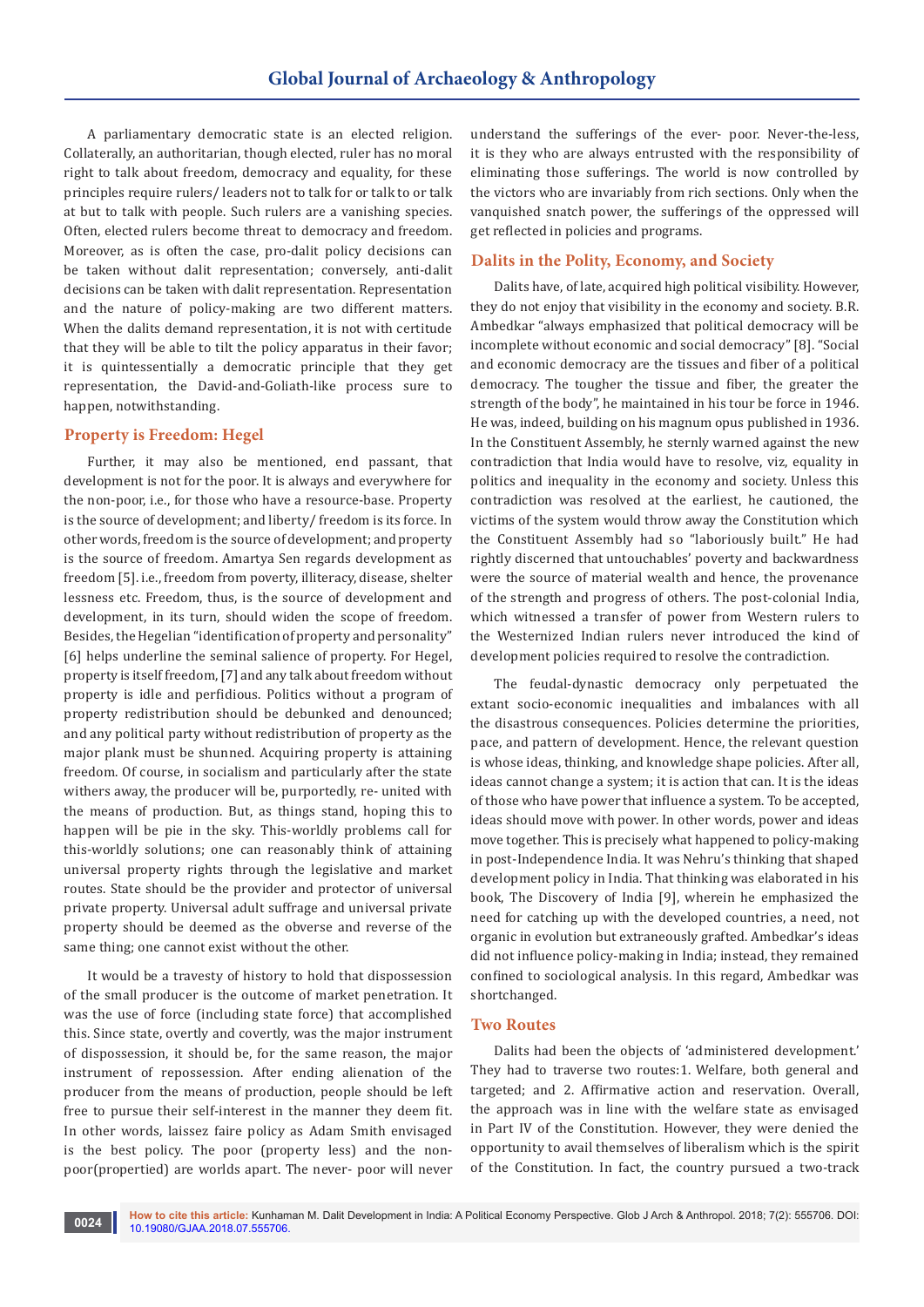development path: a self-chosen one for the well-off and a government-pushed one for the poor. As far as the poor were concerned, the government, the failed God, was everywhere; an albatross around their neck. For them, liberty was (and still is) chimerical. In the name of welfare and development, they were presented with poor quality services, often proffered as a charity. Though Article46 of the Constitution mandates the State to protect the dalits (also the adivasis) from all sorts of discrimination, bondages and oppression (as well as to promote their interests), the state miserably failed in carrying out that mandate. Atrocities against dalits continue unabated and the state remains indifferent [10]. What is ironical in this regard is that now the dalits have representation and participation in the state.

This is testimony (if testimony is required) to the fact that state is an instrument of oppression [11] irrespective of its social composition, its benign simulacrum notwithstanding. In many a case, economic dependence accounts for increasing atrocities against dalits. The economy should be a sphere of autonomous activity, "unimpeded by political and religious restrictions". It is so for the non-dalits. Why can't it be so for the dalits? Why should the dalits perpetually suffer from the insidious syndrome of dependency on the state and on others in society? Can't they be let off the hook? The truculent and obstreperous politicians may obstruct, stymie and stultify any attempt at escape from the wretched and sweatshop conditions of a sub-human existence, forcing them to the Procrustean bed employing any heinous means. Politicians, after all, want a "precariat "to shout slogans, paste posters and get beaten up by police. Dalits should see through such machinations and turn their back on party/ partisan politics which denied them resource right. Freedom is not a birthday gift. Remember this dictum: be brilliant and bold, the oppressed will like you; be a slave, the oppressor will like you. The dalits, most importantly, must shed their sui generis traits such as fear, inferiority complex and diffidence created and perpetuated by the syndrome and this is possible only through entitlement to property. The tendency to aim at only community certificate-based salaried jobs must be replaced by aiming at becoming entrepreneurs, industrialists and businessmen.

Given the decline and near- disappearance of the leftist and working class movements( these two are not the same; the left, wherever it is still there does not represent the working class as it once did; it is an arrangement for power sharing with inevitable electoral trade-offs)), on what will follow the present neo-liberal, post-industrial capitalism, one has to keep one's fingers crossed. Or why worry: in the life of a person, there is nothing like a long run. Let's be concerned about the quotidian questions facing us in the immediate- and short-runs. Boom and bust must be taken in our stride. Some of the discerning and perceptive scholars who addressed this question leave it openended. The most notable study in this context is by Immanuel Wallerstein and others. In the book, Does Capitalism have a Future? they speculate on various possibilities [12]. Some of these are "shift from contemporary capitalism to a revamped future system (2,3), and "a more egalitarian and prosperous world capitalist order". "Nobody can now specify the institutions and parameters of the world coming after capitalism".

## **The Afro-Americans and the Dalits**

Not infrequently, parallels are drawn between the Blacks in the US and the dalits in India, the two most oppressed peoples in the world. While the US is the oldest democracy, India is the largest one. The American Constitution came into being in 1787 and the Emancipation Proclamation was signed by Abraham Lincoln on January1,1863 [13] but the Blacks got voting right only in 1965. The Swedish economist and sociologist, Gunnar Myrdal considered this denial of liberty/freedom to the Blacks as an American dilemma [14]. However, the Blacks who were determined to live down their prolonged history of slavery, seclusion and segregation, looked ahead and thought de novo. First, they proclaimed an ideology, "Black is Beautiful." Thereafter, they evolved a strategy, viz, "Buy Black" by which they meant boycotting White business. Unsurprisingly, this act of the blacks who were possessing vast amounts of purchasing power could potentially result in the collapse of white business. As a mitigating measure, White industry, business, and academia started giving special consideration to the Blacks. Many firms and universities started implementing affirmative action and giving preferences to the Blacks in employment and admissions. The Blacks realized the importance of private property and the spunk and spine it provided.

Independent India adopted measures which can be thought of as perfect foil for the American situation. "In America, the Negro's dark skin had much to do with his servitude" whereas in India, untouchability had much to do with the deprivation and despondency of the dalits. In the first general election itself, universal adult franchise was provided, thanks primarily to Ambedkar, for, it is not unreasonable to presume, hypothetically, that the upper caste elites could have limited the ambit of elections for reasons of illiteracy or untouchability. The Constitution gave the Indian a new identity. Till then, one had only a caste identity; one was a Brahmin, or a Muslim, or an untouchable. But hereafter, one could be a doctor, a teacher, or a lawyer. The concept of equality, however, remained in the Preamble to the Constitution without any concrete program for bringing it about. The question of inequality is serious, but it is beyond the scope of this Address. However, one-point bears emphasis, viz, that economic inequality is not the creation of the neo-liberal economic policy. Its genesis can be traced to precapitalist periods and the caste system was the basic reason for it defined and determined structure of ownership of property, division of labor, distribution of income and the appropriation and use of social surplus. What is relevant and important here is that new opportunities are opened which can be availed of on a secular basis leading to a weakening of the once-irreversible link between caste and the economic frontier that Baily stressed in 1957. P. Sivananda also, while investigating the theme decades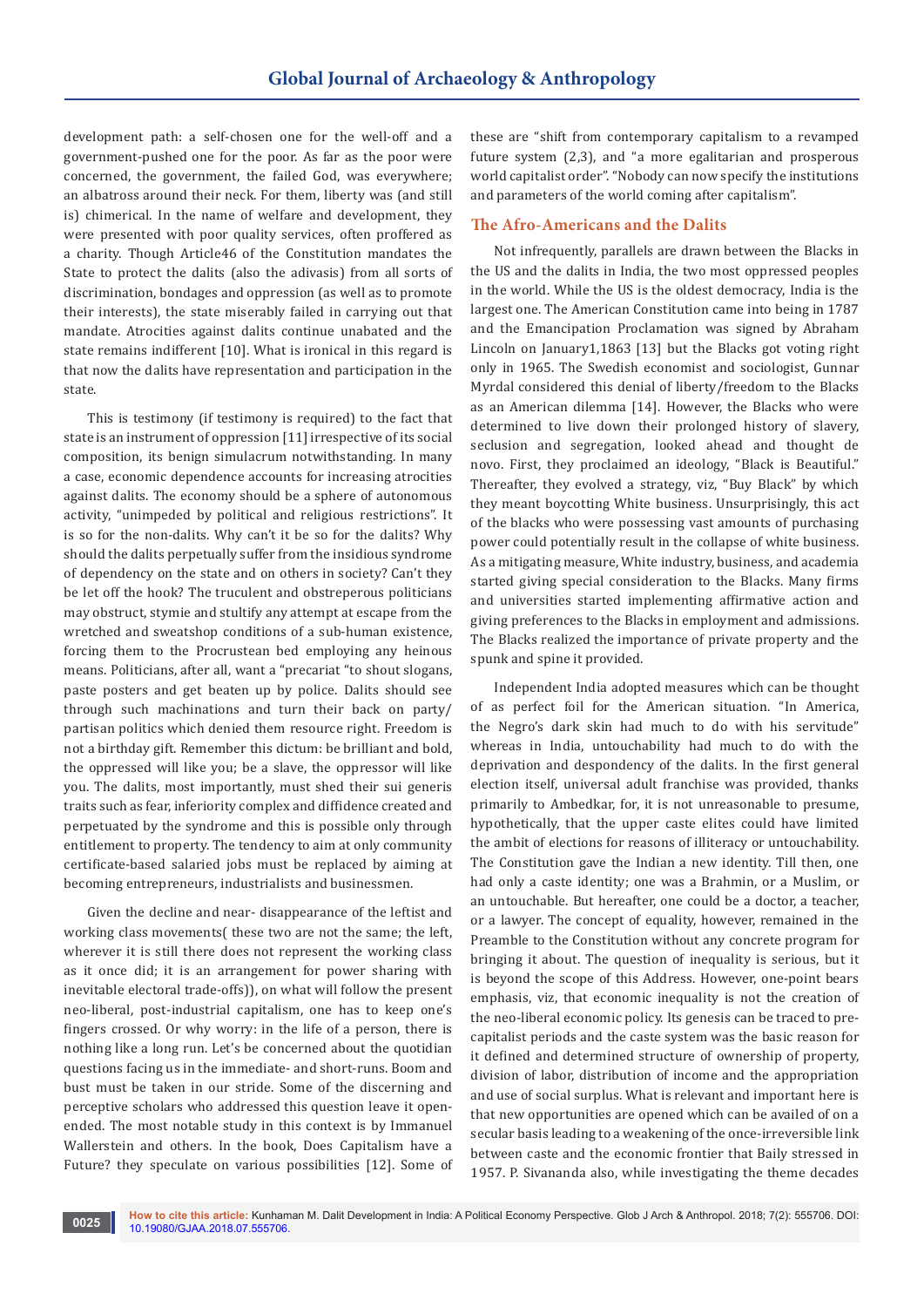later, found the relation still existing between caste and economic opportunities.

## **Major Post-Independence Events**

# **Planning**

Planning in India was launched in a feudal, hierarchically ordered, and egregiously unequal socio-economic structure. Major programs like Land Reforms and Green Revolution bypassed the dalits, the traditional landless tillers of the soil. They had to be satisfied with reservation in education, employment and politics. In the larger society, persons from property- owning groups came to occupy important positions. In every field, their positions have been at the top and their movements ever forward. There occurred what Gunnar Myrdal called "cumulative causation", i.e., to paraphrase Myrdal, initial advantages drawing more advantages. When systems change, persons in controlling positions in the preceding system come to occupy such positions in the new system as well. Look at the sociological background of the leading personalities in politics, academia, media, judiciary, science and technology etc. Everything like property, knowledge, English language are their preserve. They are the beneficiaries of the caste system, for it gave them freedom from poverty, feeling of superiority, courage and confidence. Of course, they have merit; but, then, merit is a social product, not God-given. What the ruling class called 'development' further widened and deeply entrenched inequalities. After all, development is not the concern of the deprived; it is in the interest of property/ resource-owning/ controlling groups and persons and, hence, their concern. Inexorably, two India's eerily co-existed: one controlling group, selectively including a few persons from marginalized/excluded groups with hopes, optimism, confidence and high aspirational mobility; the other hapless, helpless and hopeless, wallowing in poverty, illiteracy, and malnutrition and fatalism.

Increasing tertiarization and informalization [15] gave rise to a bourgeoning group of lumpenised dalit mass incapable of cognition and cogitation. Their ignorance and incomprehension deterred them from moving forward. Concertizing and mobilizing such a resigned group were, indeed, a historic, blockbuster, revolutionary [16] feat that Kanshiram and Mayavaty accomplished in the 1980s. The historical importance of the political mobilization of the dalits lies in the fact that it forced every political party to sit up and take note and redraw the contours of the differential political calculus. This process of dehumanization, Promethean awakening and phoenix-like plunge are taking place in the economic field also, as evidenced by the emergence of 'dalit capitalism', a masterstroke causing seismic waves in the power-dominated civil society, new social kinetics and redrawing the contours of the caste calculus.

#### **Dalit Capitalism**

The emergence of a few dalit capitalists in and around Pune has evoked wide interests for its novel and promising potential. Whether this brand of capitalism is structurally different from

capitalism in general is beside the point. During the feudal period, no dalit could become a landlord for there was religious/ social sanction against it. And that situation continued till the end of the 1980s. In a society where, social relations defined and determined production relations, and where the cavernous caste system crushed and atrophied the untouchables, this is least surprising. It must be underscored that caste was not just a status group as Max Weber thought [17]; it was a socioeconomic group; at its hard core, class. Scholars like Weber lack a historical understanding of caste-class correspondence in India. The planning era could not raise the expectations of the dalits; but post-dirigiste, neo-liberal era could. Liberalism in its plenitude is secular and reassuring in throwing the iron grip of the caste hierarchy into the dustbin of history.

There is no value-free policy. Every policy formulation is assertion of value, the value of the dominant policy-maker [18]. Values, predilections and perspectives of the dirigisme regime are irrelevant and unworkable in the neo-liberal era wherein deconstructions and bench-markings de novo is called for. The post-colonial assertions of environment, gender, and identity, along with the spread of market not only as a process but, more importantly, as an ideology have had their irreproachable and irreversible imprint in society and culture, replacing primeval views and primordial values with new needs and new consumption patterns. It may be borne in mind that needs are historical and social and not just natural. With the heralding of the neo-liberal era, the socio-religious sanctions were lifted, and the economy was open. Neo-liberal economic policy is the apotheosis in the paradigm attic evolution that human history has witnessed. This is encapsulated in the epigrammatic statement, "A rising wave shifts all boats." "Utopias afford consolation heterotopias are disturbing" [19].

 Innovation is the open sesame. Entrepreneurship is circumscribed only by socio-economic conditions and not by religious sanctions. The declaration by DICCI president, Milind Kamble, "We will be job givers, not job-seekers" opens a new chapter in the annals of Indian history with long legacies of caste oppression and social exclusion. This new confidence and hope should be kept alive. Many, poor, uneducated dalit women entrepreneurs have also been, in the novel sweepstakes, who emerged, "defying the odds" [20]; a fact without precedent and worthy of emulation by others, and indisputably with potential distortionary effect on the caste-class-gender axis. Dalits should produce Tatas, Birla's, Ambani's, and Adanis from among themselves [21]. They must become employers on an increasing basis. The Dalit's three-stage transition is worth keeping in mind here. With the advent of the Constitution, the dalit became a human being; with the mobilization by BSP, he became a political being; and with the emergence of the neo-liberal era, he became an economic being.

 A defining feature of Indian society today is mobility; geographical, social, occupational and, above all, aspirational. There are very few legal restrictions on such mobility. Now, it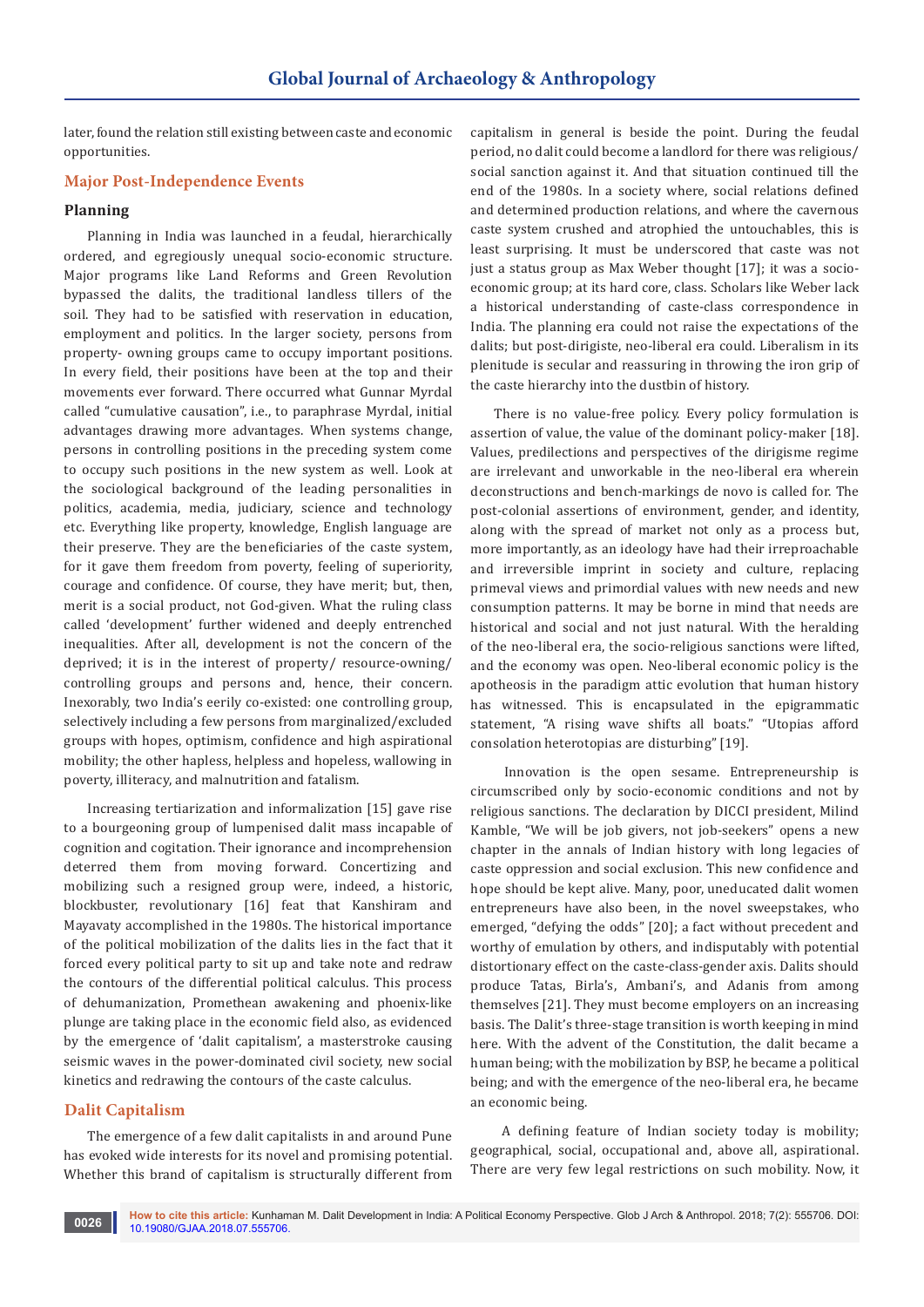is a question of ability to participate in the market economy. Market, of every type, is a secular process and a secular place. Becoming an employer of a few will be a far greater catalyst in secularization than giving a thousand lectures on secularism. Dalits deserve more than what they can get based on community certificates. Objectified dalit labor, congealed and coagulated in material wealth entitles them to lay claim to property which alone is the riddance and redemption for them. The community certificate reminds a dalit of his/her marginality. The new paradigm, dominated by technology and market, and centering innovation and social enterprise, gives one a new identity. The dalits must imbibe the values of Enlightenment, liberalism, and classical individualism. The triple alienation-from wealth, knowledge, and power- they have been subject to for centuries must be put an end to. Neo- liberalism has spawned a radical attitudinal change which must be sustained and further strengthened.

The radical intelligentsia, yet to emerge among the dalits, must rewrite history and rework imageries to get rid of the humiliating stereotypes. The position that only class struggles are struggles and all other struggles and movements are irrelevant are historically false, socially untenable, intellectually untrue and politically indefensible must be given a decent burial for history is replete with corroborating evidences that only social struggles( i.e., non-class struggles)of various huesethnic, racial, caste, gender, environmental-have challenged and changed situations and created history [22] . In the Indian context, multi-class 'Left' politics blocks any serious attempt at working class formation as well as the emergence and spread of socialist ideas. The parliamentary Left parties, like the Centre and Centre Right parties are coalitions of caste and class forces. No wonder, upper caste and upper-class persons continue to control those parties.

"Politics becomes a handmaiden to international capital markets instead of being responsive to genuine popular interests" [23]. The authors further point out the substantial leverage of business interests" and the "declining influence of electoral democracy] over policy formation.".Now, there are no capitalists; there are only investors who are given red carpet welcome by governments, national, regional and local. Capitalists are not surplus-value extractors and exploiters; they are employment creators/ providers. Class harmony rather than class conflict is the new focus. Noam Chomsky puts it unambiguously: ""Jobs" has become the technical term for "profits"; it's considered improper to mention the word, "profits" in public discourse, so you may say jobs instead, and the important people understand that it means profits" [24,25]. Governments are falling head over heels in making their countries/states attractive investment destinations. They are seldom concerned with what their people think about them; they are ever and exclusively concerned with the judgement of the rating agencies. After all, people are mere voting animals. After elections, the democratically elected dictators make policies and take decisions with disdain

and nonchalance. Recent experience shows that elections have become the process of making law-breakers law-makers.

The upwardly mobile dalits need to redefine and reposition themselves in meeting the new challenges (which are new opportunities) by creating competitive market conditions. This calls for eschewing pre-modern, feudal values like respect, obedience and fear, and becoming competitive, competent, innovative and risk-taking. After all, the world belongs to the bold. Liberty and freedom must be the driving forces. Liberation from "the notable persistence of feudalist attitudes" [24] and atrocities against dalits lies in creating an expansive dalit capitalist class and a radical dalit intelligentsia. And the opportunity for this was (or will be) never better. After all, the leftward movement of the Right and the rightward movement of the Left seldom surprise anybody with reasonable understanding of the compulsions involved in the desire to capture and remain in power in a parliamentary democracy. Career politicians are wont to make wanton compromises with caste and communal forces for the sake of sheer survival and it is heartening to note that the dalits have no ideological fixation whatsoever, and are seldom dirigible, a propitious condition for the unswerving pursuit of economic self-interest which is the best interest, notwithstanding the rather rhetorical question, viz, what selfinterest Mahatma Gandhi, Mother Theresa and Nelson Mandela had, forgetting , unpardonably, that social sciences are not about great people; they are about people in the ordinary business of life. Politics needs a relook; sometimes, total rejection. It is not the violence of the oppressor, but the silence of the oppressed that is frightening. Also, it needs mentioning that in a permanently evolving social world, ideologies and social science theories are tentative and conjunctural, spatio-temporal variations notwithstanding.

#### **References**

- 1. Escobar Arturo I (2014) Other Worlds are (Already) Possible. Self-Organization, Complexity and Post-Capitalist Cultures. In: Savyasachi, Ravikumar (Eds.), Social Movements, Transformative Shifts and Turning Points. Routledge, Oxford, UK.
- 2. (1995) Encountering Development. The Making and Unmaking of the Third World, Princeton University Press, USA.
- 3. Rehnema Majid (1997) The Post-Development Reader. Zed Books, UK.
- 4. Kohli Atul (2004) State-Directed Development, Political Power and Industrialization in Global Periphery. Princeton University, New Jersey, USA.
- 5. Sen Amartya (1999) Development as Freedom. Oxford, UK.
- 6. Avineri Shlomo (1968) Social and Political Thought of Karl Marx. Cambridge University Press, Cambridge, UK.
- 7. Hegel (1820) The Philosophy of Right.
- 8. Dreze, Jean (2016) Introduction in Chomsky.
- 9. Nehru Jawaharlal (1946) Discovery of India.
- 10. Jare Ramesh, Sampath Kale (2017) Caste in modern India. Atrocities Against Dalits. Stadium Press, India.
- 11. Kannabiran KG (2004) The Wages of Impunity: Power, Justice, and Human Rights. Orient Black swan, India.